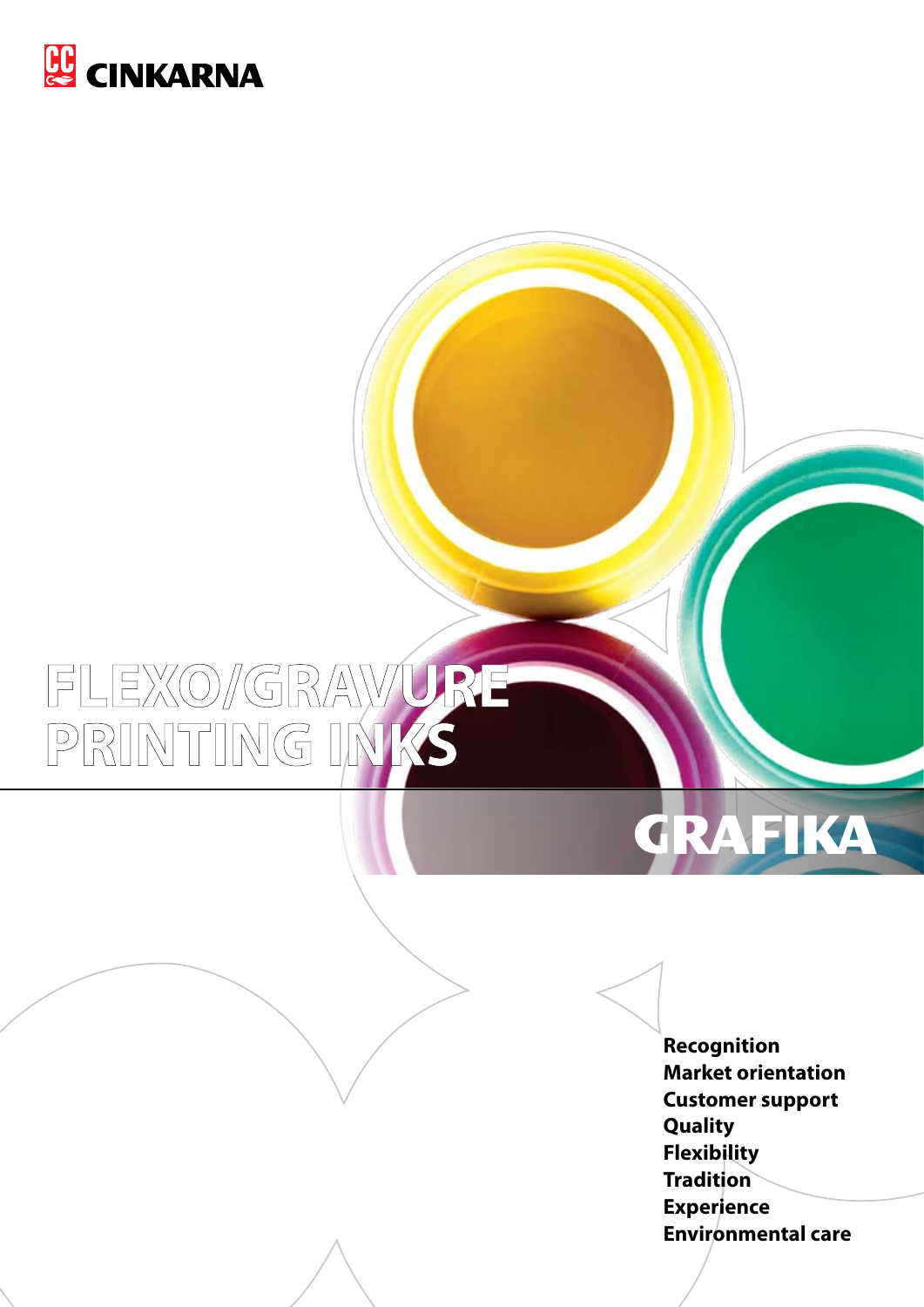### **CINKARNA**

#### **WHO ARE WE?**

**Cinkarna Celje, d.d., is a modern Slovenian metallurgical and chemical processing company with a diverse production and sales programme. We produce: titanium dioxide pigment, sheet metal, graphic products, masterbatches, powdered coatings, anticorrosion coatings, construction materials, products for agriculture.**

#### **TRADITION**

**The company has a very long tradition as it was established in 1873 and such years long tradition, experiences and recognition characterize and give identity to our production programme.** 

#### **QUALITY**

**Our corporate policy is to provide a quality management system and responsible attitude towards our business partners, owners, employees and environment, which is confirmed by the ISO 9001, ISO 14001 and BS OHSAS 18001 standards. With constant development of our product and technology we are oriented in production of highquality products.**

#### **MARKET ORIENTATION**

**Satisfied costumer is the main goal of our quality management policy at Cinkarna. We are a market oriented company which is aiming to continuous improvements, development, flexibility and reliability. We do follow the market demands while at the same time listen to our customers' needs and search for their optimum solutions.**

#### **ENVIRONMENTAL CARE**

**At Cinkarna we understand sustainable development as a responsibility towards the environment and the society which is incorporated in our vision, mission and development plans. Using best availabe technology we are highly committed to preserving the nature for the generations to come while at the same time follow the demands of the today's society. Our key goals are to reduce energy consumption and emissions into the environment.**

**GRAPHIC DIVISION – production programme**

- **KEMOLIT® offset printing plates**
- **Graphic chemicals**
- **Offset printing inks**
- **Flexo/gravure printing inks**



FLEXO

GRAWURE

#### **FLEXO/GRAVURE PRINTING INKS AND VARNISHES SOLVENT BASED**

Solvent based inks and varnishes comprise three series, considering their application:

- PLASTOFLEX series 92
- **LAMINATFLEX series 94**
- **ELASTOFLEX series 96**

**Plastoflex – series 92** are solvent based printing inks and varnishes made for application on outer surface of printing materials in flexo/gravure printing.

**Laminatflex – series 94** are solvent based printing inks and varnishes, made for application on surfaces, which are later laminated.

**Elastoflex – series 96** are solvent based printing inks and varnishes, made for application on PE-thermoshrinkable printing materials.



**The quality management system at Cinkar-na Celje, d.d. is in compliance with the pro-visions of the following standards ISO 9001, ISO 14001 and BS OHSAS 18001.**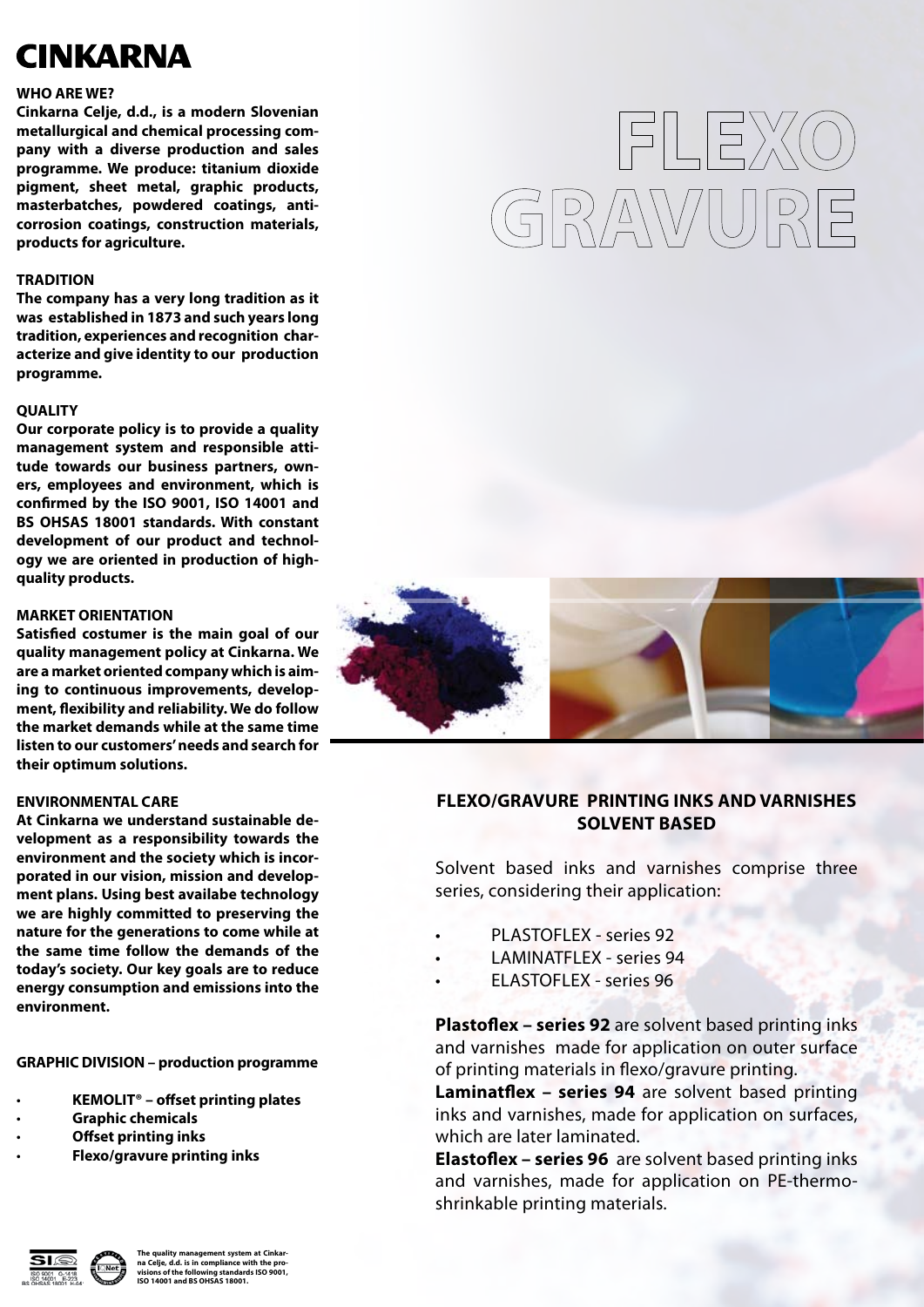#### **FLEXO/GRAVURE PRINTING INKS**

The production of flexo and gravure printing inks at Cinkarna started in 1963. Our main goal when developing new products and improving the already established ones is supported by selection of high quality raw materials in order to follow the market demands and to satisfy our clients. Cinkrana produces high quality white titanium dioxide pigment which is also used in the production of white flexo/gravure printing inks. Advanced equipment and numerous measuring and control devices applied during the process provide great production flexibility and first-rate quality of the products. We provide technical support to all our customers, either when introducing new products as well as when searching for the optimum solutions for the individual client.

**Individual approach towards a client** represents our comparative advantage.

According to different base, two types of flexo/gravure printing inks are produced at Cinkarna:

- flexo/gravure printing inks and varnishes solvent based
- flexo/gravure printing inks and varnishes water based

We also produce colour concentrates, thinners and additives for improving ink properties.



#### **FLEXO/GRAVURE PRINTING INKS AND VARNISHES WATER BASED**

Water based inks and varnishes are intended for use in flexo/gravure printing on all grades of paper and cardboard. Considering their composition and application they are made in two series:

- AOUANOL SPECIAL series 89
- AQUAFLEX series 86

**Aquanol special – series 89** are water based printing inks and varnishes containing in addition to water also ethanol and isopropyl alcohol in minor quantities. Due to alcohol content they are distinguished by good drying properties and high gloss.

**Aquaflex – series 86** are 100% water based printing inks and varnishes. They can be diluted only with water.